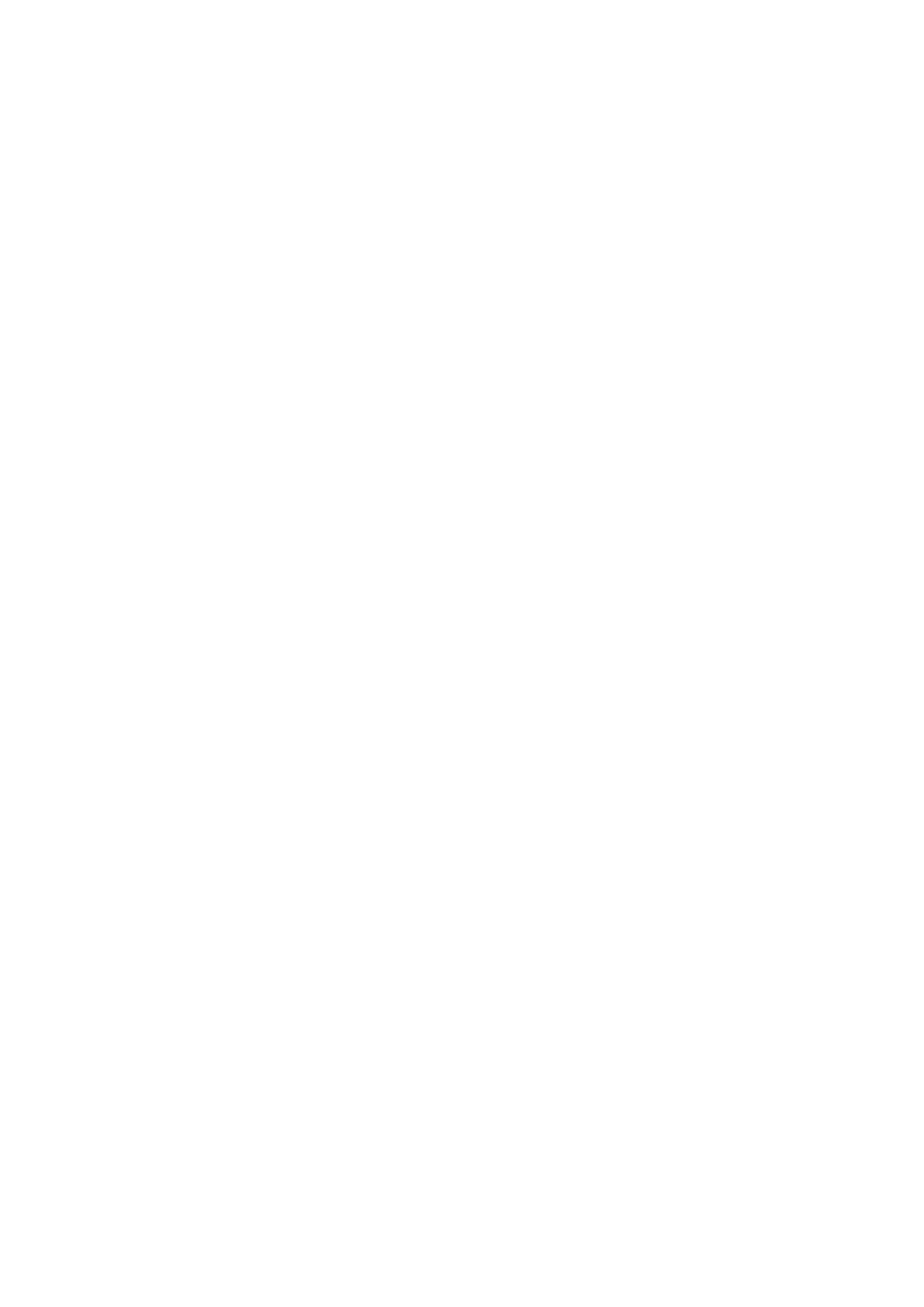### **String Math 2020**

## **Monday, July 27, 2020**

### **2pm: Monday 2pm (2:00 PM - 5:00 PM)**

| -Conveners: Emanuel Malek |  |
|---------------------------|--|
|---------------------------|--|

| time [id] title                                                  | presenter        |
|------------------------------------------------------------------|------------------|
| [2:00 FM] Continuum Quantum Field Theory for Fractons            | SHAO, Shu-Heng   |
| 2:40 FM Questions                                                |                  |
| $3:00$ FM W Algebras                                             | CREUTZIG, Thomas |
| 3:40 FM Questions                                                |                  |
| 4:00 FM Supergroup Chern-Simons theory, q-series, and resurgence | PUTROV, Pavel    |
| 4:40 FM Questions                                                |                  |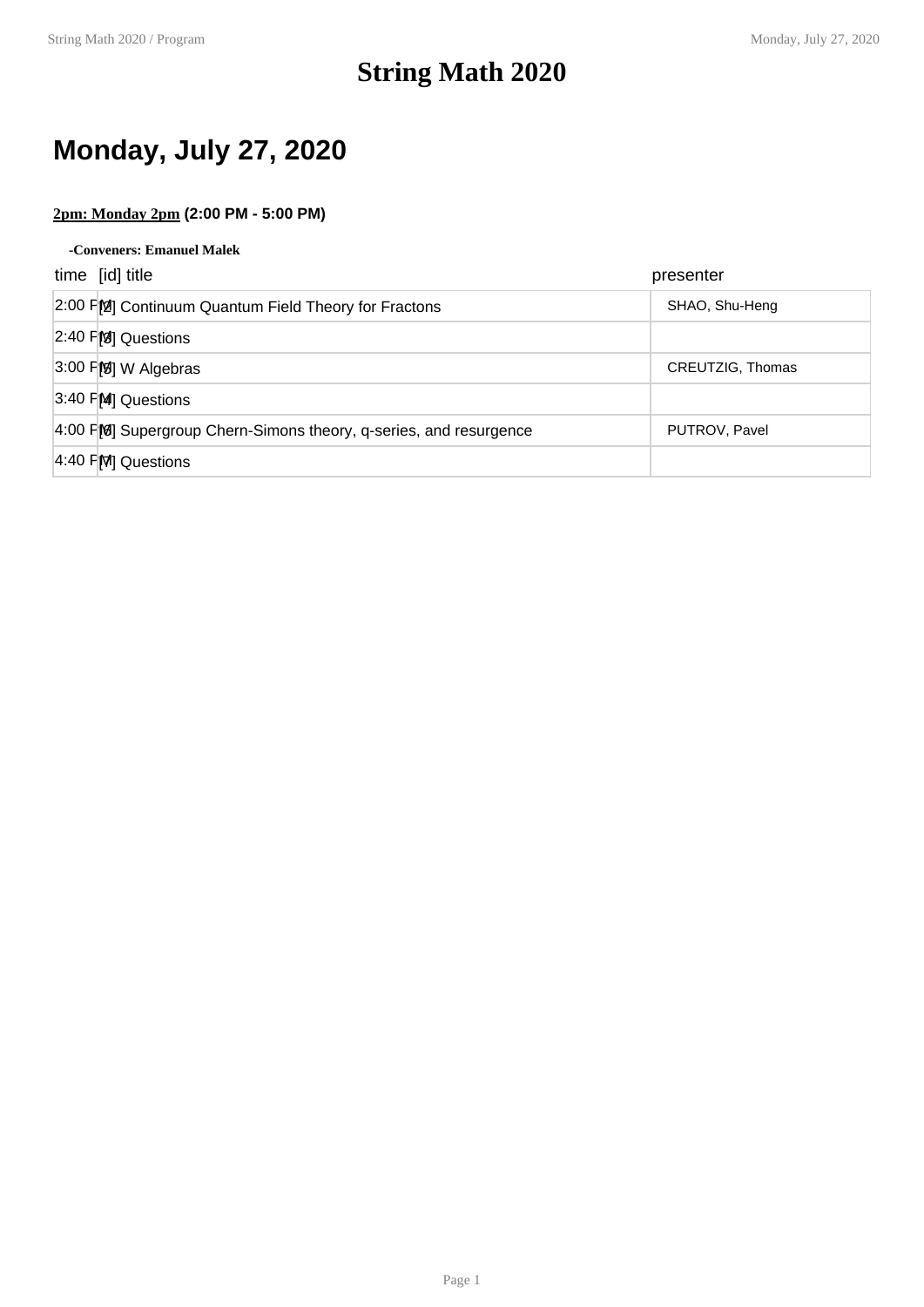## **Tuesday, July 28, 2020**

### **2pm: Tuesday 2pm (2:00 PM - 5:00 PM)**

#### **-Conveners: Shajid Haque**

| time [id] title                                                      | presenter              |
|----------------------------------------------------------------------|------------------------|
| 2:00 FM3] Associated varieties and 4D/2D correspondence              | ARAKAWA, Tomoyuki      |
| $2:40$ FM4] Questions                                                |                        |
| 3:00 FM5] Topological string partition functions from quantum curves | <b>TESCHNER, Joerg</b> |
| 3:40 PM6] Questions                                                  |                        |
| $4:00$ FM $7$ ] Quantum modularity of 3-manifold invariants          | FERRARI, Francesca     |
| 4:40 PM8] Questions                                                  |                        |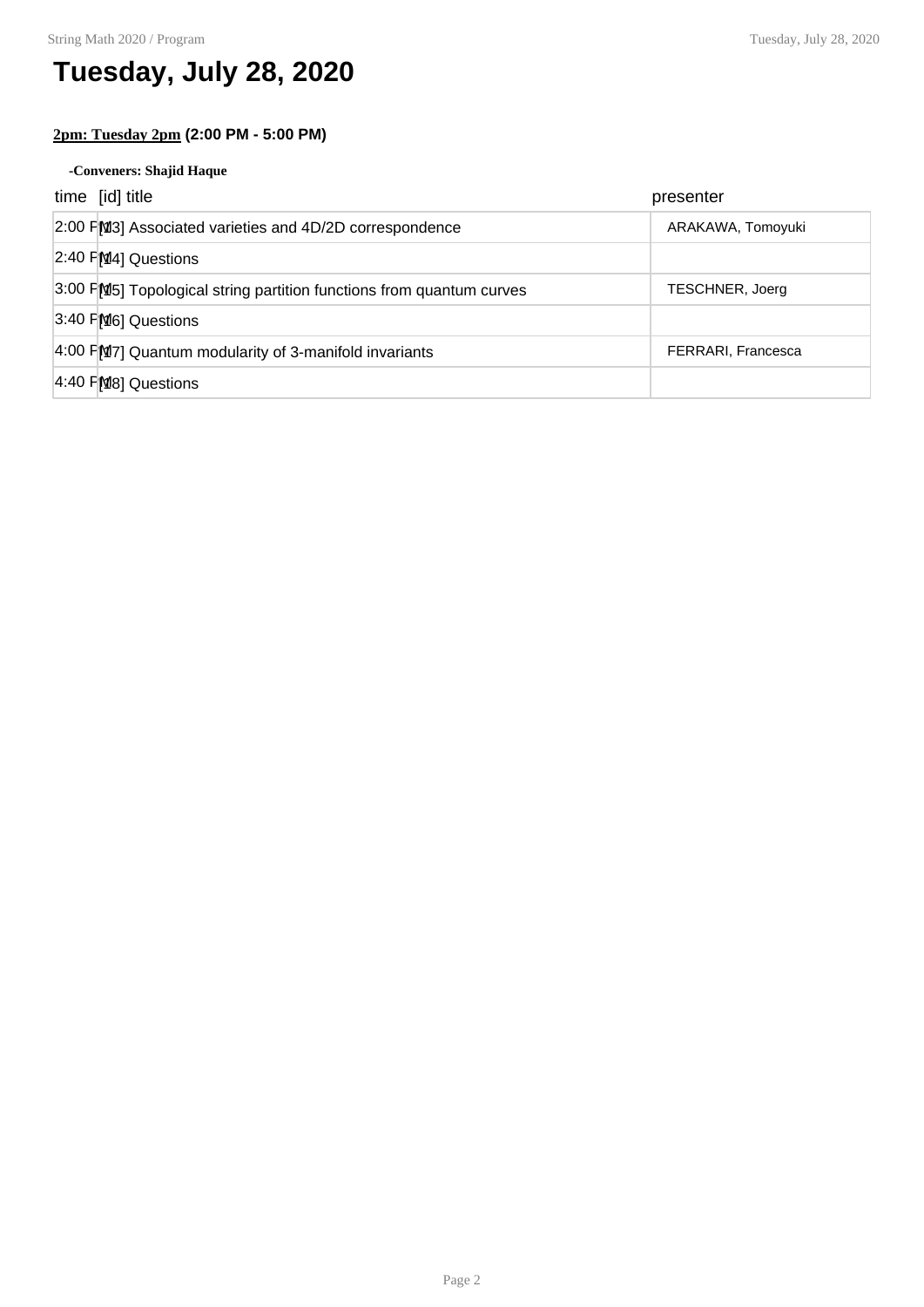## **Wednesday, July 29, 2020**

### **2pm: Wednesday 2pm (2:00 PM - 5:00 PM)**

#### **-Conveners: Mirjam Cvetic**

| time [id] title                                                                                                     | presenter             |
|---------------------------------------------------------------------------------------------------------------------|-----------------------|
| 2:00 FM41 GLSMs, localisation, and the stringy Kahler moduli space                                                  | KNAPP, Johanna        |
| $[2:40$ $F[25]$ Questions                                                                                           |                       |
| 3:00 FM6] On compactifications of 6d relative theories                                                              | PEI. Du               |
| 3:40 PM8] Questions                                                                                                 |                       |
| $4:00$ F $[27]$ Matter representation and the geography of Lie subalgebras: an extension<br>of the Katz-Vafa method | MBOYO ESOLE, Jonathan |
| 4:40 PM9] Questions                                                                                                 |                       |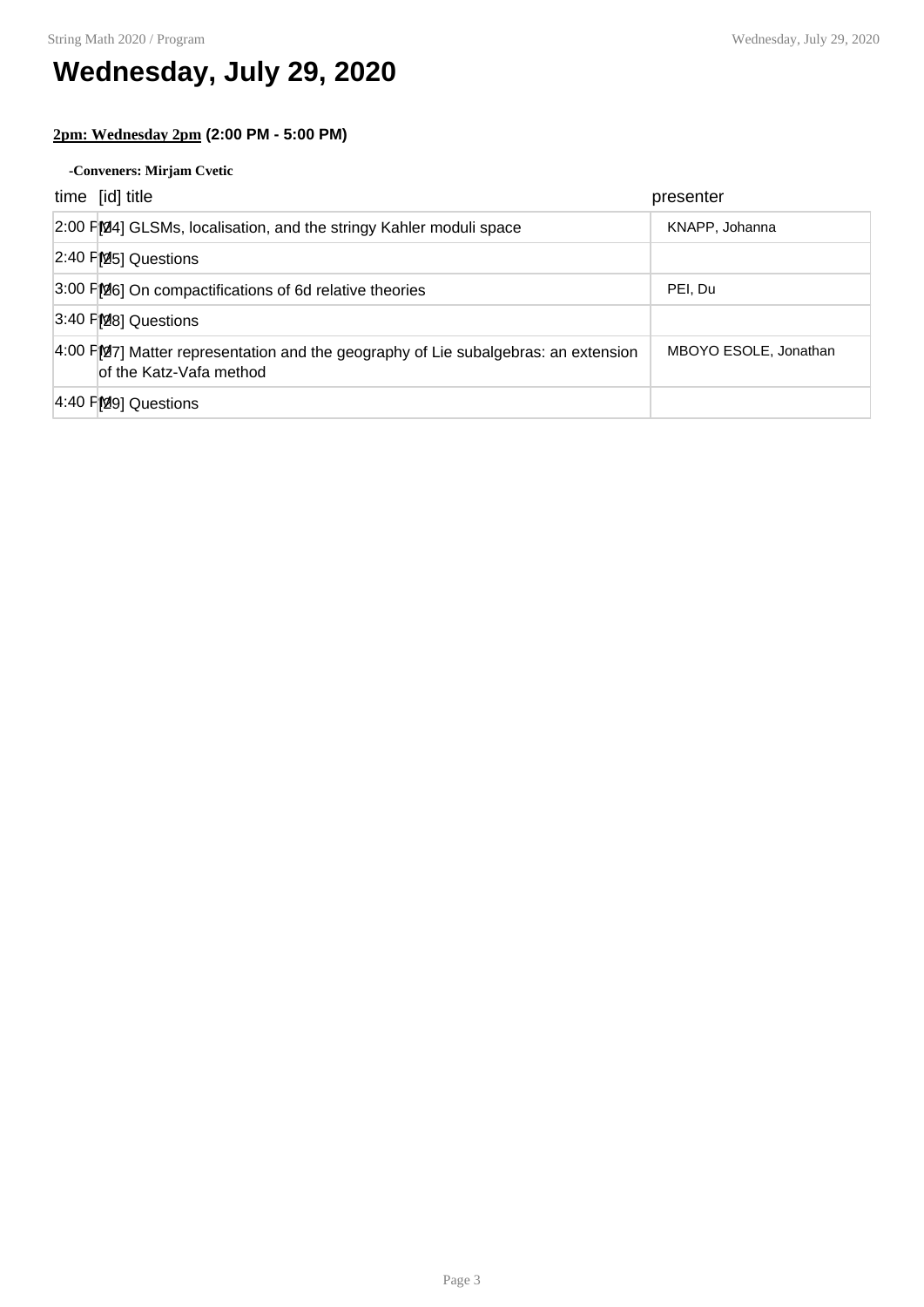## **Thursday, July 30, 2020**

### **2pm: Thursday 2pm (2:00 PM - 5:00 PM)**

#### **-Conveners: Vishnu Jejjala**

| time [id] title                                                                                 | presenter       |
|-------------------------------------------------------------------------------------------------|-----------------|
| 2:00 FM5] 4d Chern-Simons Theory as a 3d Toda Theory, and a 3d-2d<br>Correspondence             | TAN, Meng-Chwan |
| $[2:40$ F $[86]$ Questions                                                                      |                 |
| $3:00$ FM $7$ ] 3d N=2 chiral algebras and dualities                                            | COSTELLO, Kevin |
| 3:40 PM <sub>0</sub> ] Questions                                                                |                 |
| 4:00 PM8] Modularity of BPS invariants on Elliptic Fourfolds and the Weak Gravity<br>Conjecture | WEIGAND, Timo   |
| $4:40$ $F[41]$ Questions                                                                        |                 |